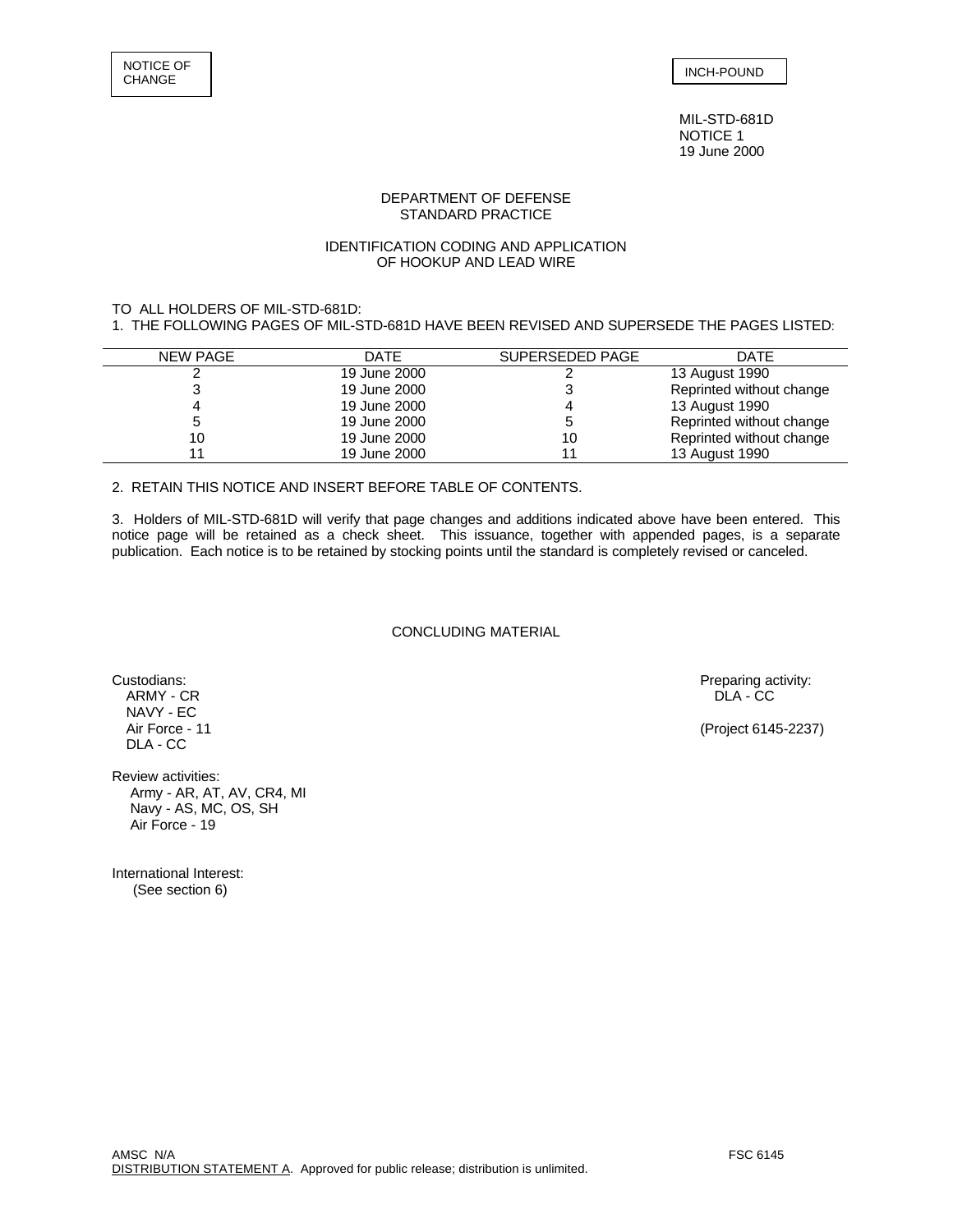## 2. APPLICABLE DOCUMENTS

### 2.1 Government documents.

2.1.1 Specifications, standards, and handbooks. The following specifications, standards, and handbooks form a part of this document to the extent specified herein. Unless otherwise specified, the issues of these documents are those listed in the issue of the Department of Defense Index of Specifications and Standards (DoDISS) and supplement thereto, cited in the solicitation (see 6.2).

### **STANDARDS**

DEPARTMENT OF DEFENSE

MIL-STD-104 - Limits for Electrical Insulation Color.

(Unless otherwise indicated, copies of the above specifications, standards, and handbooks are available from the Standardization Documents Order Desk, 700 Robbins Avenue, Building 4D, Philadelphia, PA 19111-5094.)

2.2 Non-Government publications. The following documents form a part of this document to the extent specified herein. Unless otherwise specified, the issues of the documents which are DoD adopted are those listed in the issue of the DODISS cited in the solicitation. Unless otherwise specified, the issues of documents not listed in the DoDISS are the issues of the documents cited in the solicitation (see 6.2).

### AMERICAN SOCIETY OF MECHANICAL ENGINEERS

ASME-Y14.38 - Abbreviations and Acronyms

(Applications for copies should be addressed to the American Society of Mechanical Engineers, (ASME), 22 Law Drive, P O box 2900, Fairfield, NJ 07007-2900.

SOCIETY OF AUTOMOTIVE ENGINEERS, INC.

SAE-AS50881- Wiring, Aerospace Vehicle

(Applications for copies should be addressed to the Society of Automotive Engineers, 400 Commonwealth Drive, Warrandale, PA 15096-0001.)

2.3 Order of precedence. In the event of a conflict between the text of this document and the references cited herein, the text of this document takes precedence. Nothing in this document, however, supersedes applicable laws and regulations unless a specific exemption has been obtained.

SUPERSEDES PAGE 2 OF MIL-STD-681D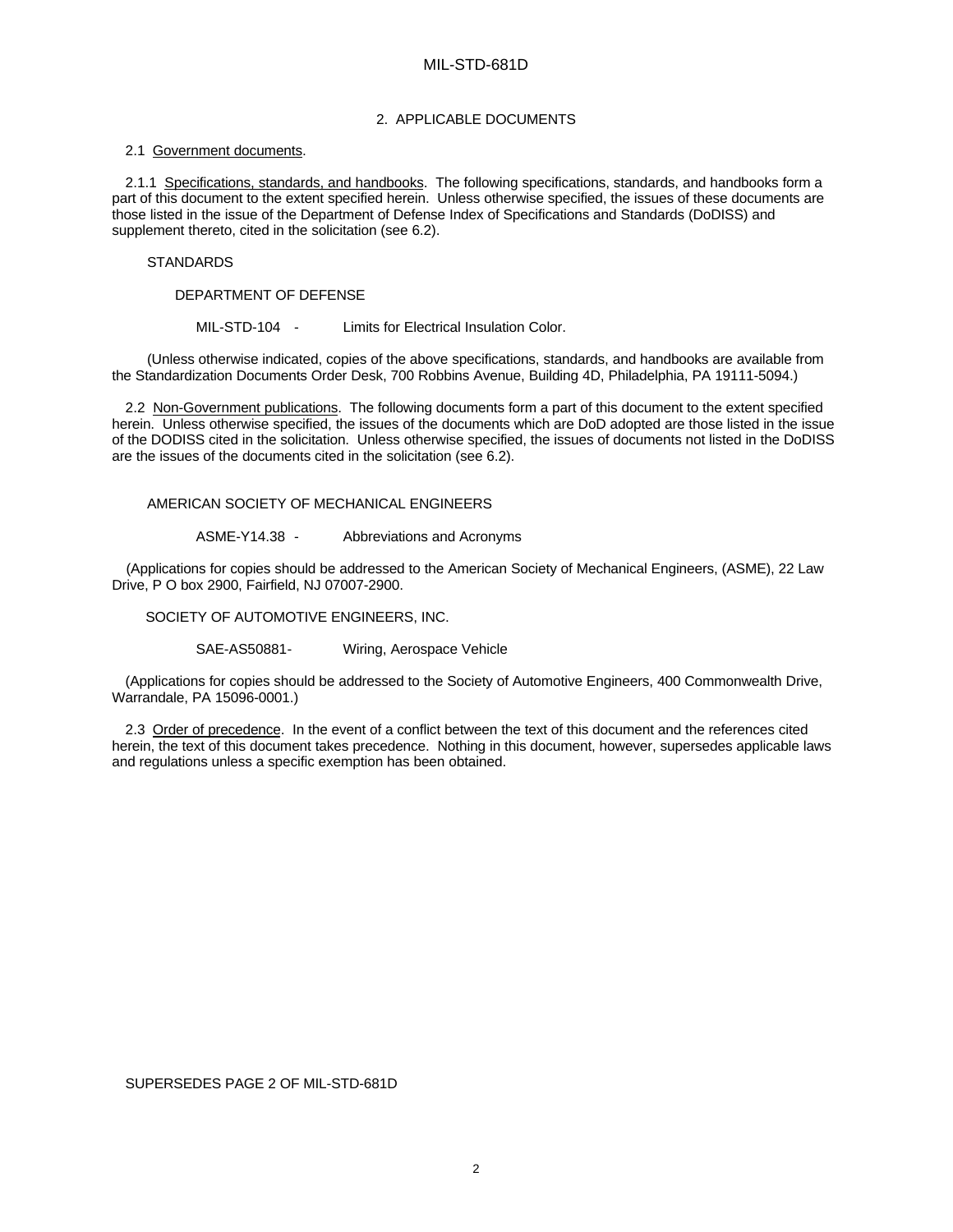## MIL-STD-681D

### 3. DEFINITIONS

3.1 Definitions. For the purpose of this standard, the following definitions apply:

3.1.1 Hookup wire. Hookup wire refers to an insulated conductor free at both ends and used for chassis wiring and interconnecting wiring.

3.1.2 Lead wire. Lead wire refers to an insulated conductor forming an integral part of components such as motors, transformers, Hall generators, etc., and used for chassis wiring.

3.1.3 Chassis wiring. Chassis wiring may consist of hookup wire, lead wire, shielded cable, jacketed multiconductor cable, coaxial, or twisted multiconductor groups of wires or cables, or wires and cables, used to connect electrical or electronic elements within the same equipment.

3.1.4 Interconnecting wiring. Interconnecting wiring consists of wires cables, groups or harnesses used to connect complete units of electrical or electronic systems.

3.1.5 Harness. An assembly of wires or cables, or wires and cables arranged so it may be installed or removed as a unit in the same electronic or electrical equipment.

3.1.6 Homogenous cable. Cable composed of identical insulated conductors.

3.1.7 Jacketed cable. A jacketed cable is a bundle of insulated wires encased in a common sheath.

#### REPRINTED WITHOUT CHANGE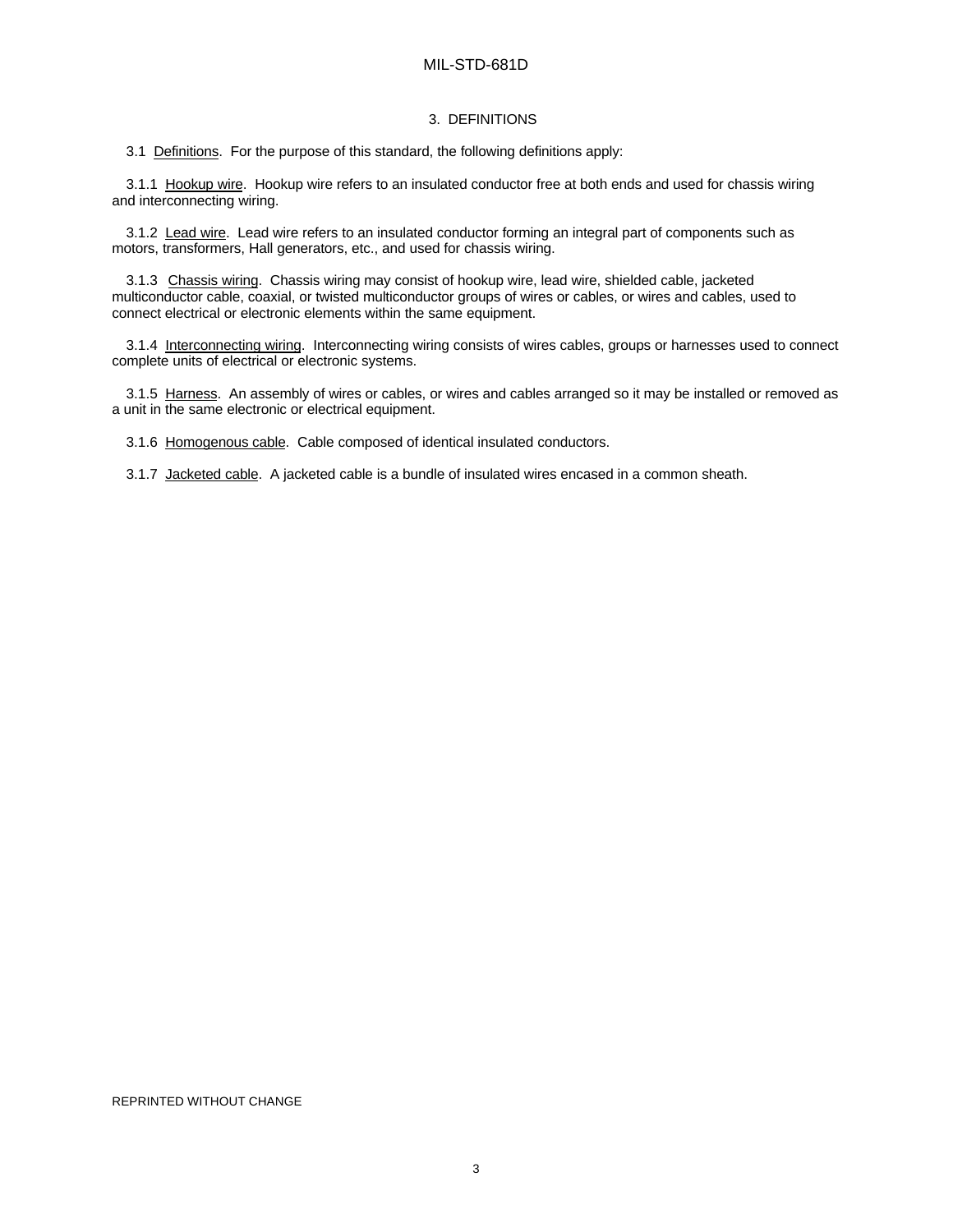## MIL-STD-681D

#### 4. GENERAL REQUIREMENTS

4.1 Coding of hookup wire. All hookup wire shall be coded by one or more of the systems listed in 1.2.

4.2 Coding of interconnecting wiring. Coding of interconnecting wiring (systems IV) need not apply to jacketed cables.

4.3 Abbreviations. Abbreviations shall be in accordance with ASME-Y14.38.

4.4 Shielded and unshielded wires. All requirements for all systems shall apply to both shielded and unshielded wires.

4.5 Color limits. Unless otherwise specified, all colors on the finished wire shall conform to class 1 colors of MIL-STD-104.

4.5.1 White, clear and neutral insulations. The term "white" shall apply only to colors meeting the requirements of "white" in MIL-STD-104. Clear or translucent uncolored (unpigmented) insulation shall be designated "clear". Natural or neutral colored insulations shall be designated "neutral" (see 4.6).

4.6 Clear and neutral colored insulations. Clear and neutral colored insulations shall be used on wires in lieu of white insulation only when specified by the applicable wire specification.

4.7 Lead wires. Lead wires used for motor leads, transformer leads, and similar applications shall be color coded in accordance with table I, where no conflict would be created with another component color-code standard.

4.8 Hall generator leads. Hall generator lead wires shall be color coded in accordance with table II.

4.9 DC power wiring for chassis and interconnecting systems. DC power wiring for chassis and interconnecting wiring shall be color coded in accordance with table II or table III.

4.10 AC power wiring in assembled units. AC power wiring in assembled units shall be color coded in accordance with table IV.

### SUPERSEDES PAGE 4 OF MIL-STD-681D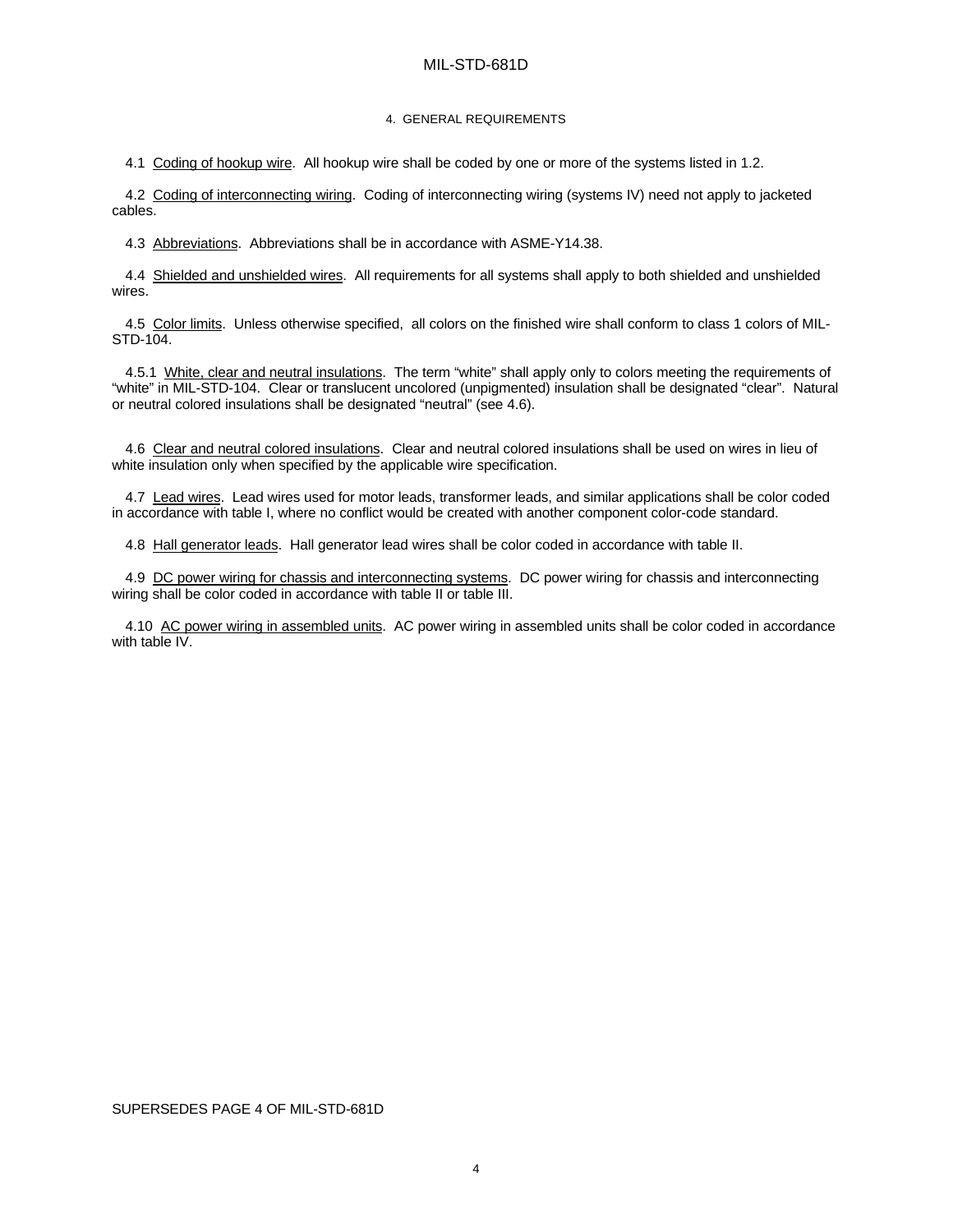# MIL-STD-681D

## Base color First stripe or band Second stripe or band Third stripe or band **Identification** number Black | | | | 0 Brown 1 Red 2 Orange | | | | | | | | | | | | 3 Yellow 4 Green | | | | | | | | | | | 5 Blue 6 Violet 7 Gray | | | | 8 White I american property of the Microsoft Contract of the Microsoft Contract of the Microsoft Contract of the White Black 90 White Brown 91 White Red 92 White  $\vert$  Orange  $\vert$  , and  $\vert$  93 White Yellow 94 White | Green | | | 95 White Blue 96 White Violet 97 White | Gray | | | 98 White Black Brown 901 White Black Red 902 White Black Orange 903 White Black Yellow 904 White Black Green 905 White Black Blue 906 White Black Violet 907 White Black Gray 908 White Brown Red 912 White Brown Orange 913 White Brown Yellow 914 White Brown Green 915 White Brown Blue 916 White Brown Violet 917 White Brown Gray 918 White Red (Orange ) 923 White Red Yellow 924 White Red Green 925 White Red Blue 926 White Red Violet 927 White Red Gray 928 White Orange Yellow 934 White Orange Green 935

# TABLE I. Preferred color sequence for single wires. 1/ 2/

See footnotes at end of table.

REPRINTED WITHOUT CHANGE

White Orange Blue 936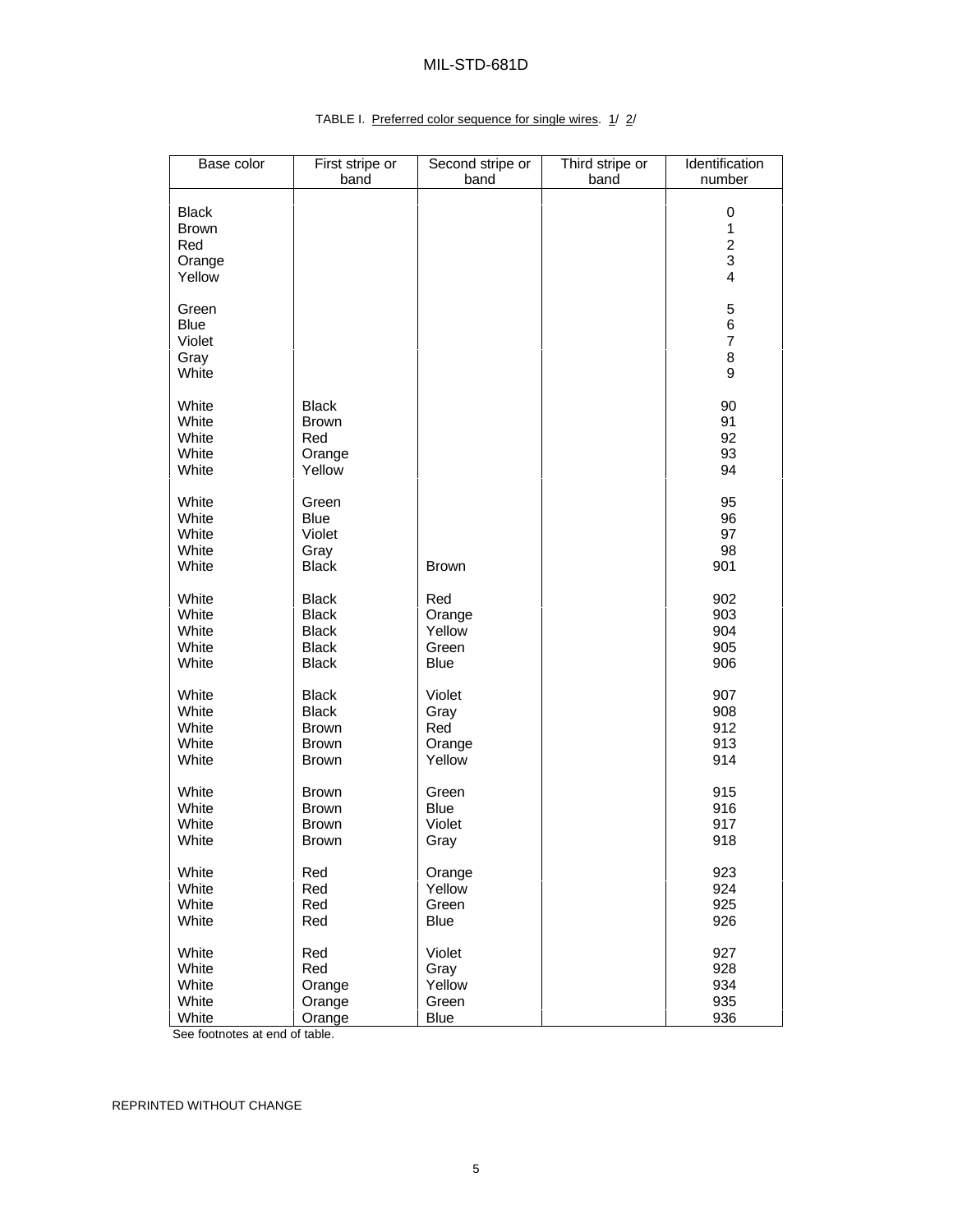### 5. DETAIL REQUIREMENTS

### 5.1 System I – Differentiation color coding for chassis wiring (see 1.2).

5.1.1 Standard color code for single wires. Single conductor chassis wires to be coded for differentiation only shall be identified by colors in accordance with table I, preferably in the order given. All combinations listed in table I are made up of the first 10 colors.

5.1.1.1 Method of color coding. Color coding shall be accomplished by use of solid colored insulations, and by helical striping or circumferential banding on all-white insulation, in accordance with 5.7 except that system VI shall be used for circumferential banding (see 5.6). Longitudinal (nonhelical) color striping may be used if colored insulation material is used for striping. Materials or paints used for helical striping or circumferential banding shall not be electrically conductive.

5.1.1.2 Identification numbers. Identification numbers appearing in table I are a ready reference to color combinations. The first digit indicates the background color (color of insulation or braid), and the succeeding digit or bands. Therefore, the second and third digit indicates the color of the first and second stripe or band, respectively.

5.1.1.3 Color sequence of helical stripes or circumferential bands. Where stripes or bands are used, the first stripe or band shall be of the color with the lowest identification number, the second with the next higher number, and the third with the highest number.

5.1.2 Harness wiring. Unless the wiring is routed to the same terminal, two or more wires shall not be identically color coded if they break out of a harness and are routed to terminations in close proximity where they could be misconnected.

5.1.3 Grouping of wires. Where it is not practical to use wires each of which is differently color coded, the wires may be divided into groups. (Typical instances are where many wires enter a connector, or connect to grouped terminal blocks, or multiple terminations in close proximity.) Within each group, each wire shall be differently color coded, and the groups shall be distinguished by colored metal bands, pressure-sensitive tapes, or other approved devices that hold each group of wires together. The wire color coding sequence may be repeated in different groups. This method shall be used only where a large number of wires is involved.

5.1.4 Termination points. Wires terminating where it would be difficult to distinguish one wire from another shall not be identically color coded unless the wiring is routed to the same termination point. For example, if three wires from one harness, three wires from another harness, and two point-to-point wires are all connected to a tube socket, different color coding shall be used on each wire to eliminate confusion.

5.2 Systems II – Functional color coding of chassis wiring. Simple electronic connections where it is advantageous to identify circuit function (see 1.2).

5.2.1 Standard colors. Colors used to identify chassis wires by function shall be as specified in table II and 5.2.2 unless otherwise specified by the contracting activity. Color identification shall be accomplished by use of solid color insulation, or as an alternate method, by use of a single colored helical stripe or circumferential band over white insulation. For example, a white insulated wire having a blue helical stripe or a blue circumferential band would be considered an alternate equivalent to a solid blue wire. When more than one value of the same function must be identified, the alternative method may use a second stripe or band over white insulation as shown in table I.